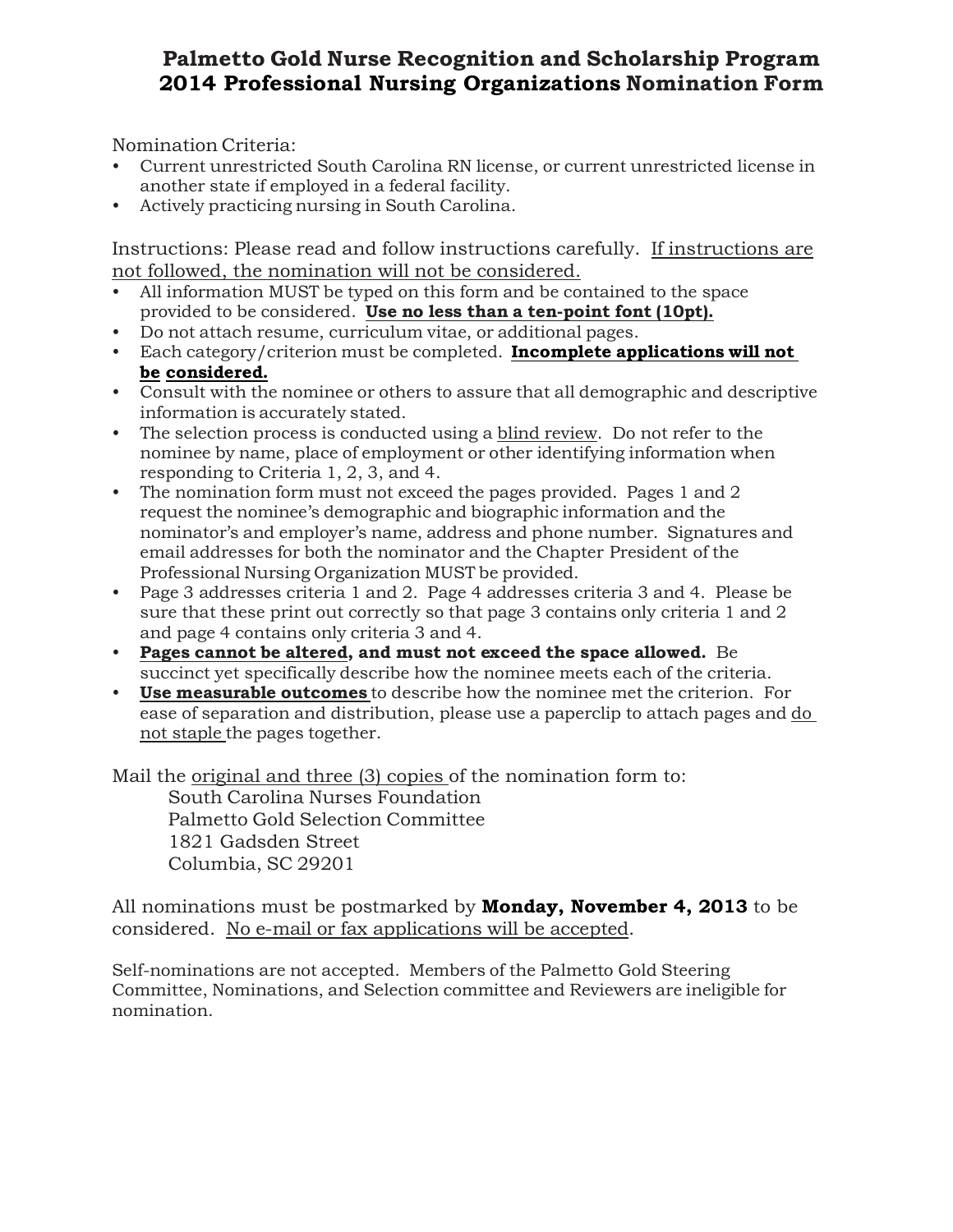The above guidelines will be **strictly adhered to** in order to assure fairness to all.

| All information must be typed on this form.                                                                                                                                         |
|-------------------------------------------------------------------------------------------------------------------------------------------------------------------------------------|
|                                                                                                                                                                                     |
|                                                                                                                                                                                     |
| Nominee's home address:                                                                                                                                                             |
| City:_______________________________County:_________________Zip Code: ___________                                                                                                   |
| Name of Professional Nursing Organization: Position Held: Position Held:                                                                                                            |
|                                                                                                                                                                                     |
| Organization's Address:                                                                                                                                                             |
|                                                                                                                                                                                     |
|                                                                                                                                                                                     |
| Please indicate the primary practice area of the nominee:<br>a) Clinical (Staff Nurse): ( ) Acute Care ( ) Hospital-Based<br>() Long-Term Care<br>(Community                        |
| b) Clinical (Advanced Practice): ( ) Nurse Practitioner ( ) Clinical Nurse Specialist<br>c) () Nurse Leader/Management d) () Nurse Educator<br>e) Professional Nursing Organization |
| Nominee's Academic Preparation (check all that apply):                                                                                                                              |
| ( )Masters<br>Diploma<br>(Doctorate)<br><b>BSN</b><br>$\bigcup$ Other<br><b>ADN</b>                                                                                                 |
| Nominee's area of certification, if applicable: ________________________________                                                                                                    |
| Job Title:                                                                                                                                                                          |
|                                                                                                                                                                                     |
| E-mail address:<br><u> 1989 - Johann Harry Barn, mars and deutscher Stadt and deutscher Stadt and deutscher Stadt and deutscher Stadt</u>                                           |
|                                                                                                                                                                                     |
|                                                                                                                                                                                     |
|                                                                                                                                                                                     |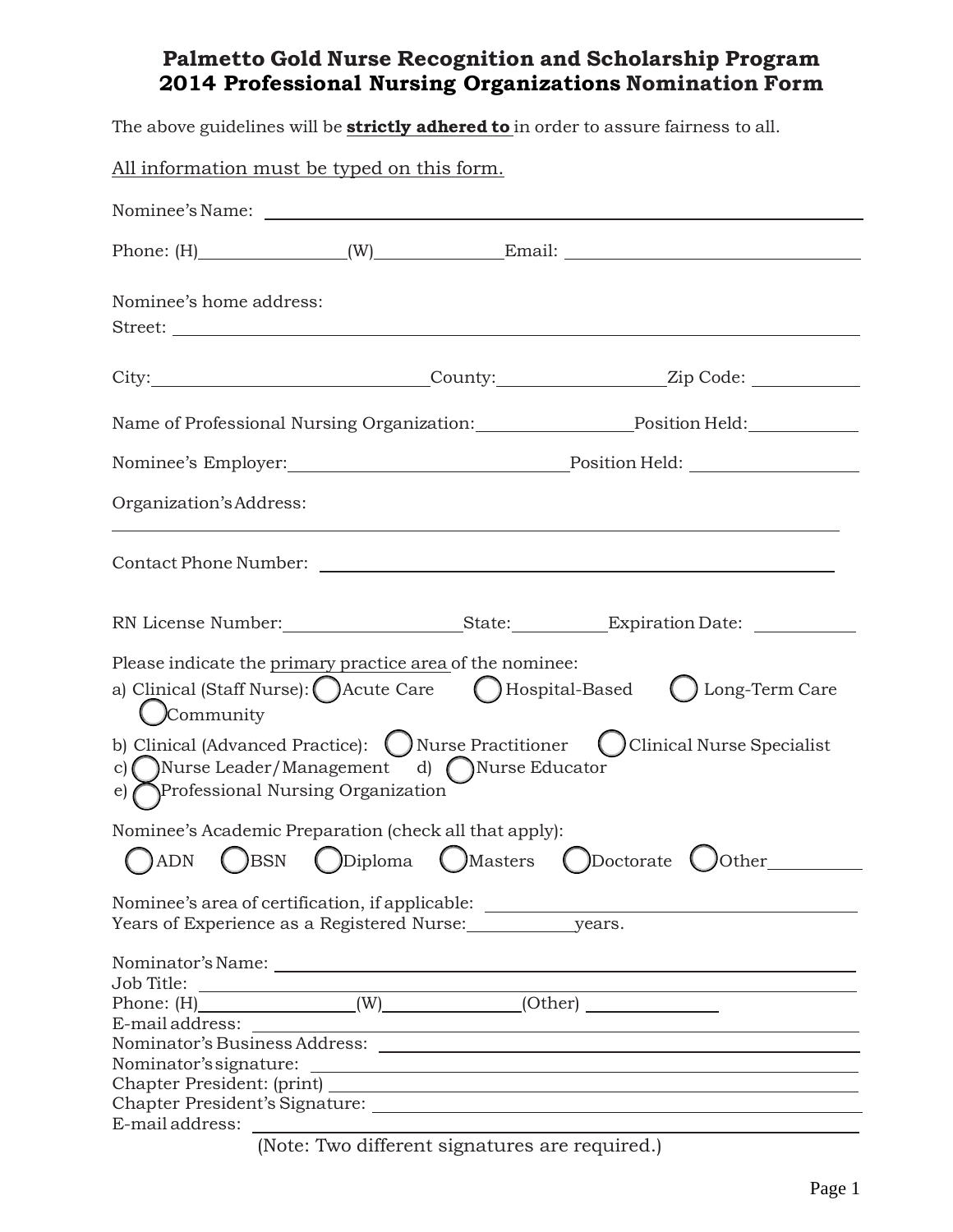Information provided on pages 1 and 2 will not be used for scoring the nomination, but may be used in the event a tie must be broken. Please remember that the raters will NOT see this information. If you want the raters to be aware of this information, work it into your write up for questions 1-4. Also, raters will only see questions 1 and 2  $OR$  3 and 4. If you want information to be known to all raters, include the information on page 3 and 4 if applicable in context of one of the questions on each page.

Please remember that the raters will not see this information.

Describe the Nominee's:

| DESCHING THE MONITHING S.                                                                                                                |
|------------------------------------------------------------------------------------------------------------------------------------------|
| A) Professional nursing involvement over the past 5 years (memberships in<br>professional organizations, committees, offices held, etc.) |
|                                                                                                                                          |
|                                                                                                                                          |
|                                                                                                                                          |
|                                                                                                                                          |
| B) Work-related activities                                                                                                               |
|                                                                                                                                          |
|                                                                                                                                          |
|                                                                                                                                          |
|                                                                                                                                          |
|                                                                                                                                          |
| C) Civic and/or community activities during the last 5 years                                                                             |
|                                                                                                                                          |
|                                                                                                                                          |
|                                                                                                                                          |
| D) Honors and Awards received in the last 5 years                                                                                        |
|                                                                                                                                          |
|                                                                                                                                          |
|                                                                                                                                          |
|                                                                                                                                          |
|                                                                                                                                          |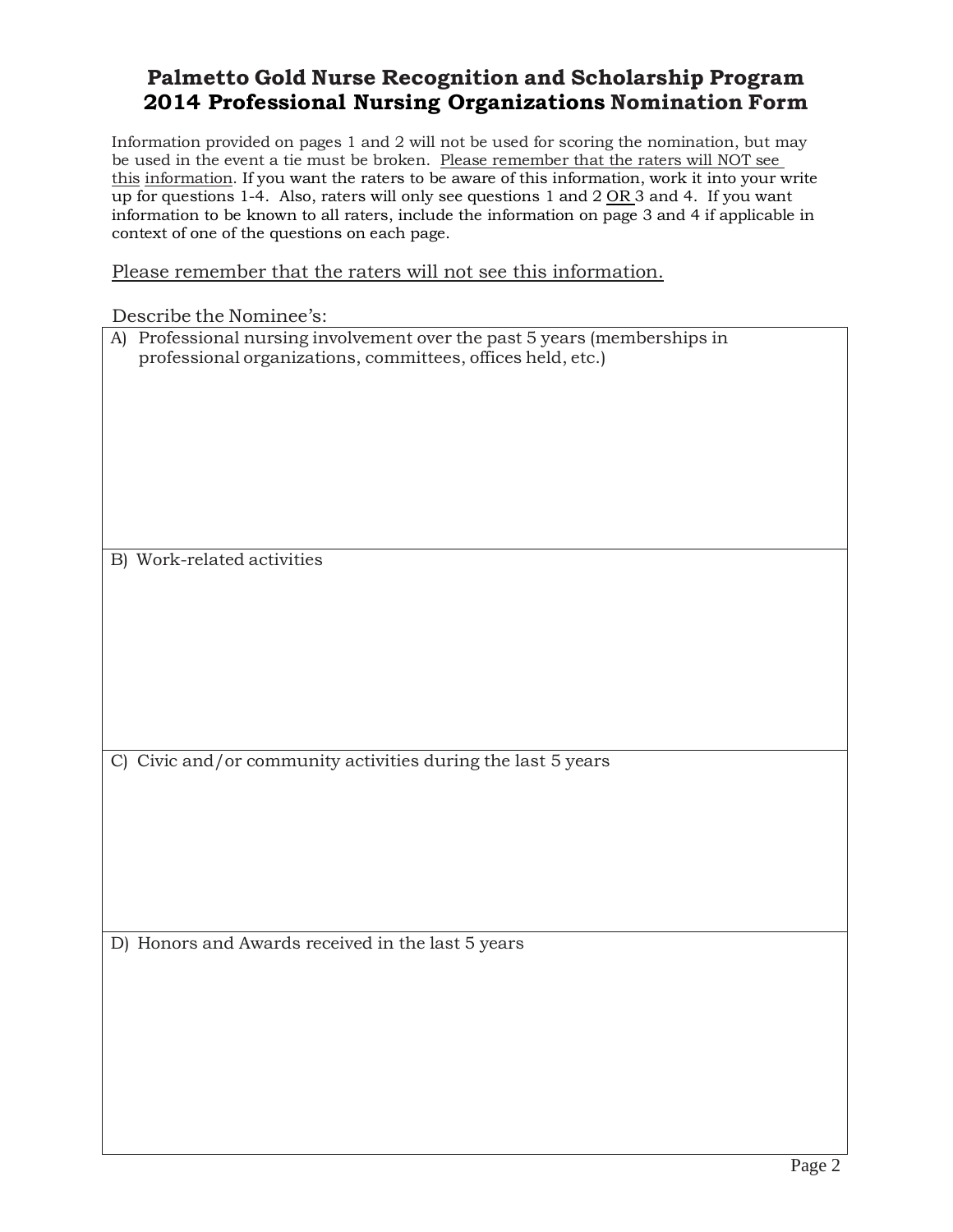Please indicate the primary practice area of the nominee:

- a) Clinical (Staff Nurse):  $\left(\right)$  Acute Care  $\left(\right)$  Hospital-Based  $\left(\right)$  Long-Term Care Community
- b) Clinical (Advanced Practice): Nurse Practitioner (Clinical Nurse Specialist
- c) ( ) Nurse Leader/Management d) ( ) Nurse Educator
- e) Professional Nursing Organization

To ensure a blind review, **do not use the name of the nominee, place of employment, professional nursing organization or identifying information in the descriptions.** Do not use less than a ten-point font size (10 pt.). Give specific and measurable examples for each question.

Describe how the nominee:

 $\mu$ . Promotes and advances the profession of nursing in a positive way in the practice setting. Explain how in the practice setting the nurse advanced the profession of nursing by providing quantifiable data on the impact their practice has made on the profession.

2. Demonstrates exceptional caring and commitment to patients, families, student nurses, and colleagues. Provide examples of how the nurse's behavior goes above and beyond the call of duty to demonstrate caring and commitment.